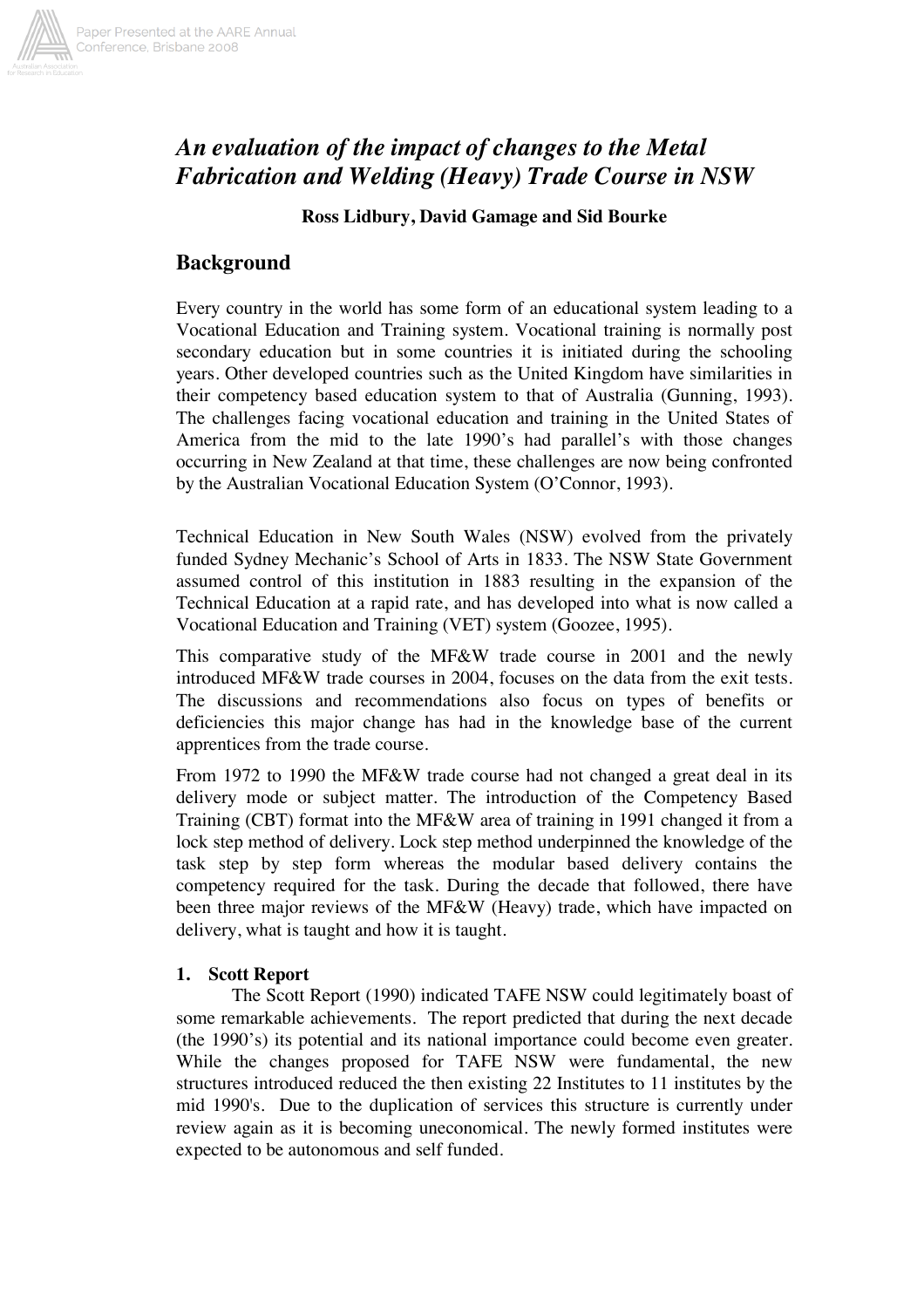

### **2. Finn Report**

The Minister of Education at the time requested that the Employment and Skills Formation Council (ESFC) should take into consideration the changes proposed in the Finn Report (1991) on post - compulsory education and training (Minister's Letter to Carmichael 1992).

The ESFC was able to propose a new entry training system with a range of quite advanced features. The system builds on the "Finn Committee" report on postcompulsory education and training. It further developed the means of meeting the growing convergence of work and learning and of general and vocational education.

The ESFC saw the fundamental task of devising a system that would extend structured entry level training for a large number of young people who did not have the opportunity to participate. At the same time the system needed to retain the good features of existing entry level training, particularly of apprenticeships. It also needed to ensure a real advance in access and equity.

The vocational certificate training system recommended by the ESFC met the requirements. It was capable of providing vocational education and training opportunities to the Australian Standards Framework (ASF) level 2 (or higher) for virtually all school leavers by:

- increasing the occupational and industrial areas covered by the articulated structured training arrangements;
- providing multiple flexible pathways to accommodate the needs and circumstances of most young people;
- contributing significantly to the task of producing a more skilled and productive work force and generating new employment opportunities in an internationally competitive market; and
- facilitating the articulation of the credentials held by young people with career paths established in most occupations and industries through the award restructuring process (Carmichael, 1992: v).

The ESFC's advice had been prepared in the light of extensive consultations and debate. The Council recognised that acceptance and implementation of its advice would require some fundamental institutional and cultural adjustments by sectors of the community.

The report outlined a staged strategy for meeting Australia's training needs for the future and was not a short term response to the current levels of unemployment, but an essential part of a broad structural reform. (Carmichael 1992: v-vi)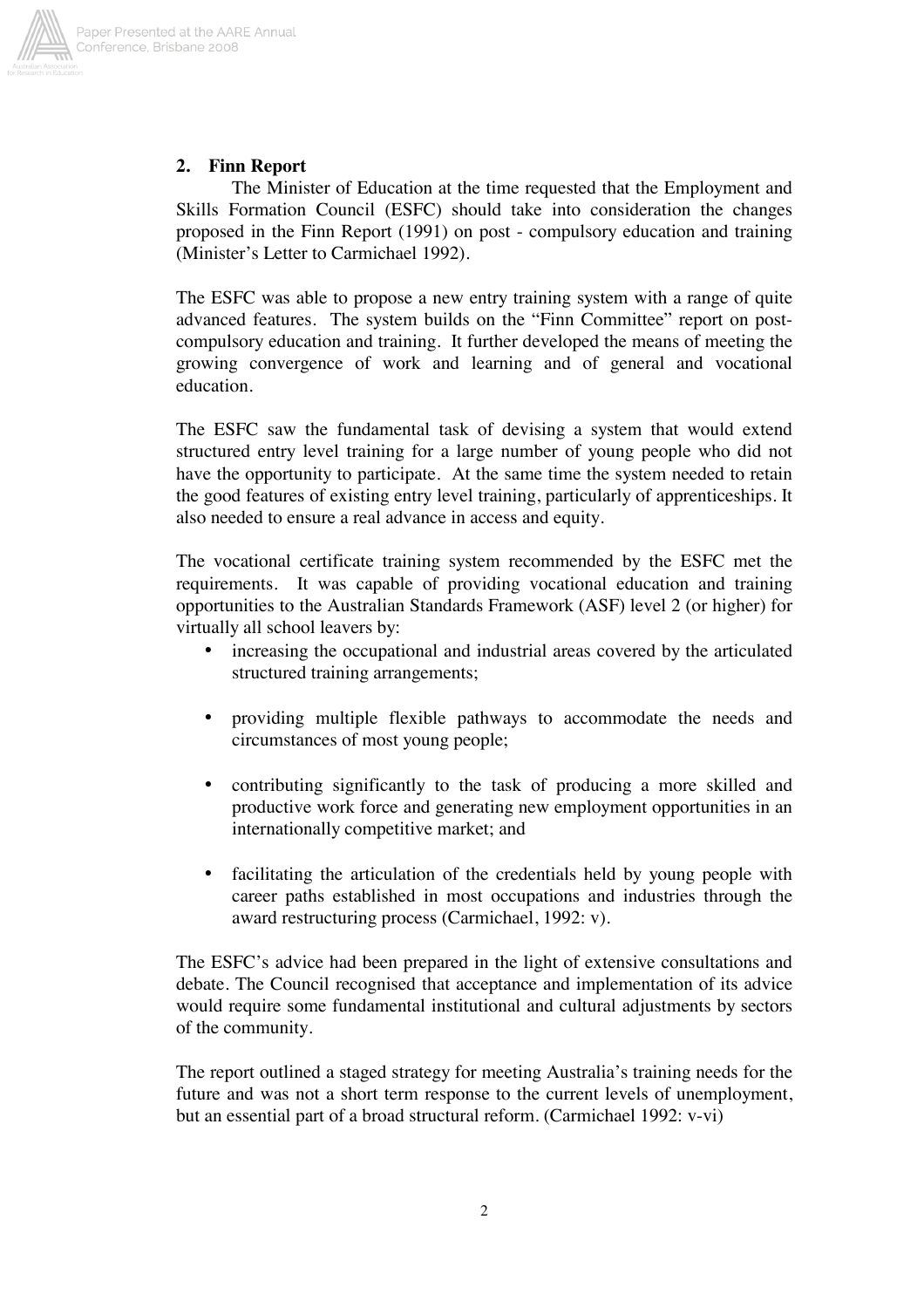

#### **3 Schofield Report**

In the "The Next Generation Report (2001)" (chaired by Kaye Schofield) five themes recur throughout the report of the TAFE NSW product processes and policies. These are outlined from the Overview of the Report.

The first of these was the need for the product system to support TAFE's vision to become a catalyst for regional renewal and economic progress, equitably shared. As different communities, economies, industries, enterprises, occupations and learners respond in different ways to economic and social pressures, a "one-sizefits-all" model of training product is no longer viable. Product diversity, innovation and flexibility at a local level will be necessary.

The second was the *changing content* for vocational learning. New and shifting customer needs and expectations are evident everywhere. Change in the structure of industry is affecting product content and product mix. New technologies are impacting on the range of teaching and learning products and also on the way learning can be facilitated and managed. Competition is becoming ever more intensive. Shifts in the availability of resources are apparent. Change in government policy and regulations continue to impact strongly on all training organisations, including TAFE NSW. The report was of the opinion that any training organisation that fails to regularly adjust its strategy, systems and processes to changing circumstances will not have a secure future and those that continue with approaches tailored to outdated modes of operation will suffer most.

The third theme was *quality*. In a world where products and services are merging, a new teaching and learning model is taking shape. In this new model quality is less dependent on standardised products and centrally-determined policies and more dependent on the quality of teaching, learning and assessment of services actually delivered to customers. Teacher knowledge, skill and understanding and their perceptions of the different contexts in which they now work have become even more central to vocational learning and fundamentally affect its success. It is not that products are not important - just that teaching and learning processes and outcomes now matter more than ever before.

The fourth theme was *value*. Conceiving the TAFE product system not as a collection of documents, resources, policies, committees, guidelines, procedures and cost centres but as an integrated value chain has allowed the review to better identify where change is required and most likely to add value. Within this product value chain, there are four primary activities which are interdependent. These activities are:

- teaching, learning and assessment of resources;
- professional development;
- teaching, learning and assessment; and
- student support.

Together they provide end-to-end delivery of services. The way that any one of them is performing affects the efficiency and effectiveness of the others.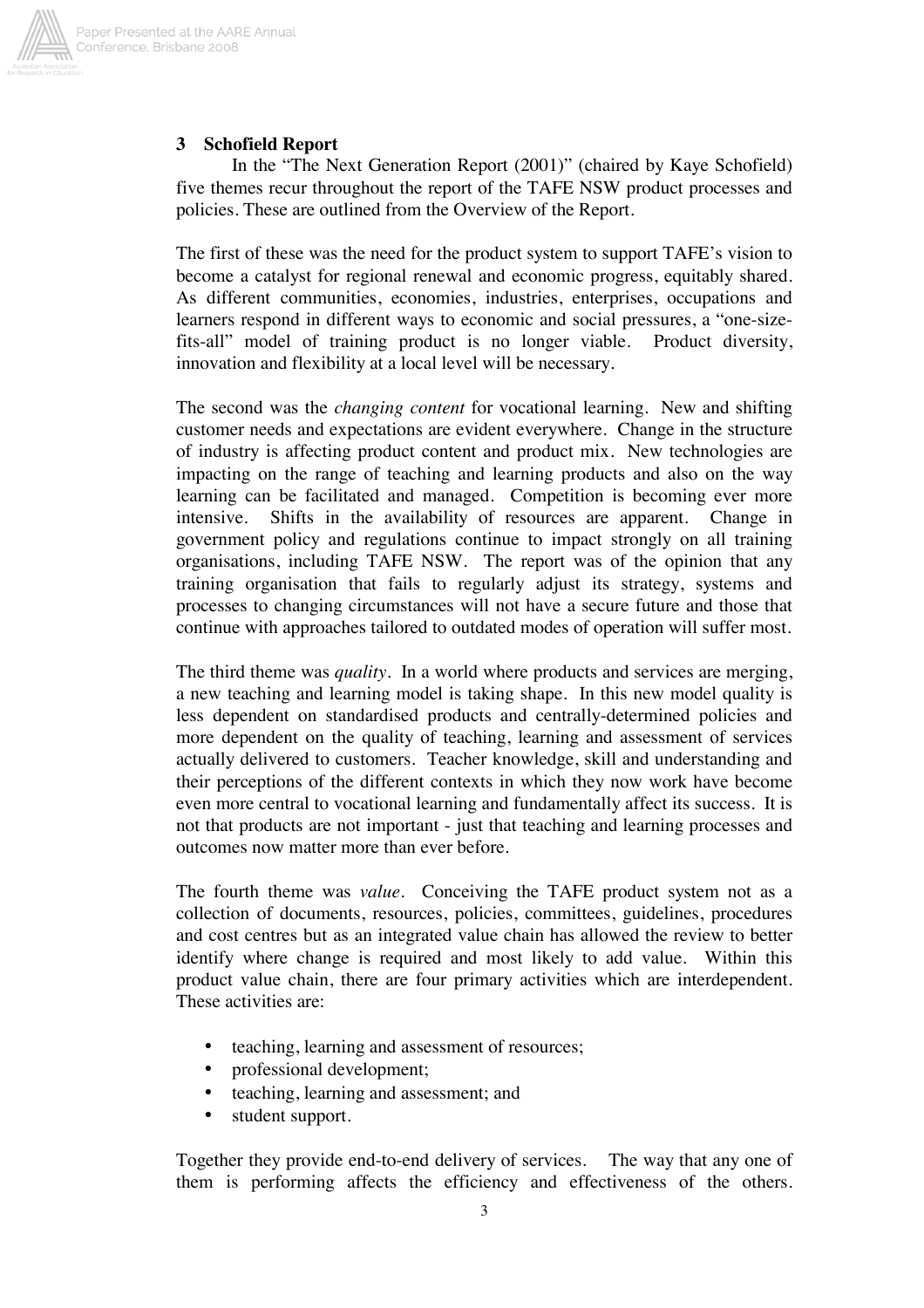

Innovation and responsiveness are created in the tension between the pull exerted on the one hand by customers and stakeholders and the push exerted on the other hand by product research, design and development processes. With this concept of the product consideration must be given to the linkages these have downstream with professional development and teaching, learning and assessment.

Finally, the fifth theme was *the change process* itself. The review has chosen an approach to change based on building links, networks and relationships that allow creativity and adaptability to emerge, and on weeding out those blocking processes that are often found in functionally-split bureaucracies. It has not advocated for long-term product planning because this forces organisations to make wild guesses about what customers might want in the future. It has not advocated significant structural change because this can yield its own dysfunctions. Rather, the report's focus has been on helping TAFE NSW to evolve and adapt continuously to new circumstances.

## **Aims of the study**

An evaluation of the changes in course delivery was undertaken by comparing the results from an exit test taken by stage III MF&W (Heavy) apprentices in the Hunter Institute of TAFE in 2001, under the old course, and in 2004, under the new course. The results from the same exit tests for stage III MF&W (Heavy) apprentices across New South Wales (NSW) in 2004 were also obtained to evaluate the exit knowledge. Information from teachers about the course changes and reactions to Competency Based Training (CBT), method of delivery and the changes to on-the-job training was also obtained through phone interviews conducted in 2005.

The specific questions addressed by the study were:

- Was there an improvement in the exit knowledge of the apprentices who completed between 2001 and 2004 and those who completed the trade course stage III at TAFE NSW, after the introduction of the new courses?
- What were the differences, if any, in the knowledge base of MF&W (Heavy) apprentices between the TAFE NSW institutes in 2004?
- What were the differences in the results of the exit tests undertaken between 2001 and 2004 and what were the differences between the old course and the new course at the Institute where the study was undertaken in 2001?
- In the opinion of the MF&W (Heavy) teachers in NSW does the current MF&W (Heavy) course meet industry needs?
- What, if any, components of the course need improvements?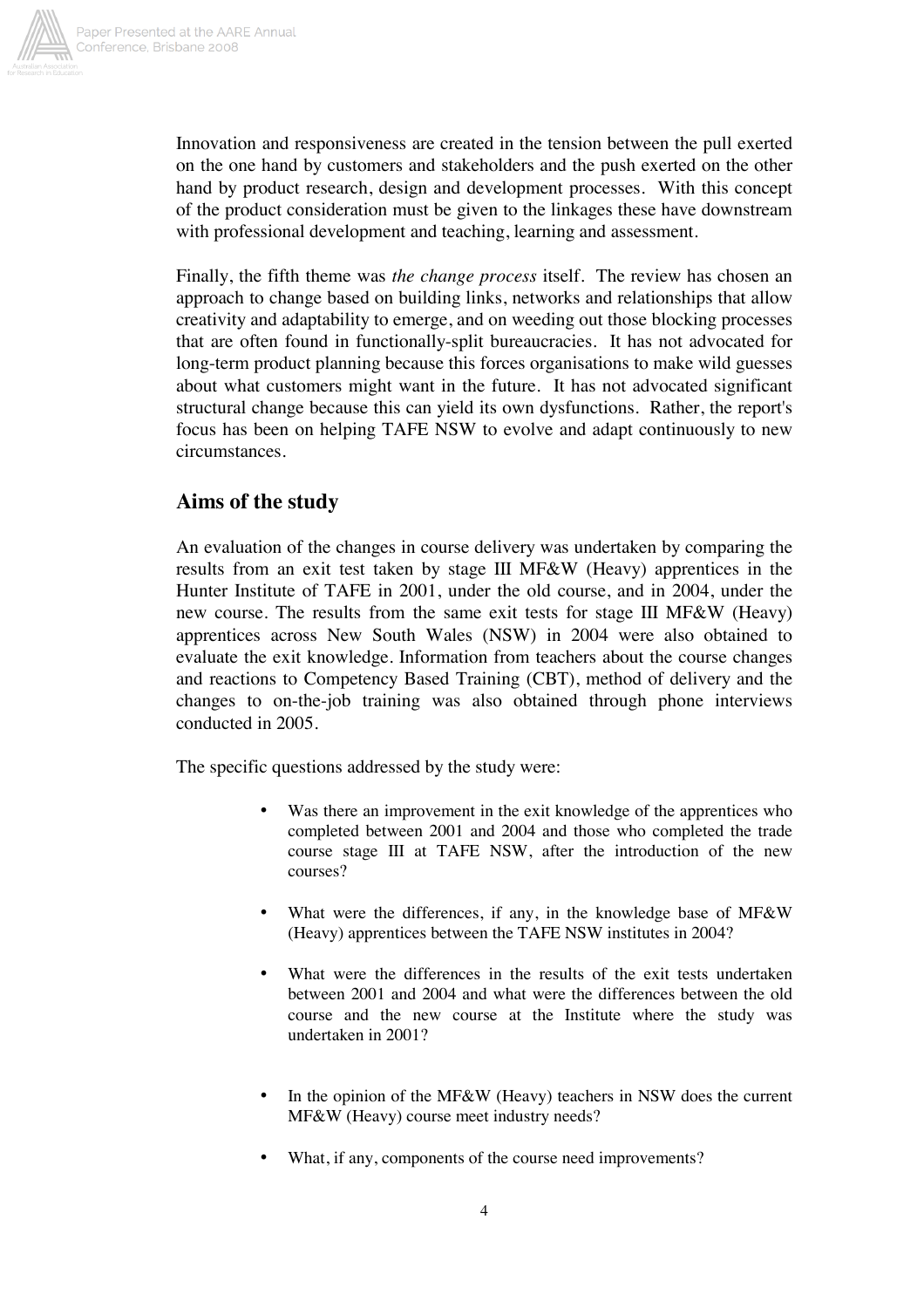

- Paper Presented at the AARE Annual Conference, Brisbane 2008
	- Which is the preferred teaching delivery technique used by MF&W (Heavy) teachers in TAFE NSW?
	- In the opinion of the MF&W (Heavy) teachers in NSW to what extent do employers take on-the-job training of apprentices as an important component of the course?
	- In the opinion of the MF&W (Heavy) teachers in NSW did the changes implemented in the new course improve the knowledge base of the apprentices who were completing the stage III of the course?

### **Procedure**

The study comprised of three stages of data collection.

First, Institutes, Campuses and MF&W (Heavy) Sections in TAFE NSW were approached to encourage their participation in the study, to gain consent and to establish the research relationship.

In phase one of the study, an exit test was designed around the stage III final tests carried out in 1980's (which were the validating test for the course at the time) using material from the trade modules that the apprentices had been taught. The test was made up of multiple choice, short answer, calculative and development questions. A pilot test was carried out in a section environment after being scrutinized by the Institute's MF&W (Heavy) teachers. As a result of the pilot some changes to exit knowledge of the students had occurred and required further investigation.

In phase two of the study in 2004, exit tests were conducted across five TAFE NSW Institutes which involved nine participating MF&W (Heavy) sections with 98 out of a possible 229 apprentices taking part. This sample was bench marked against a sample of similar tests carried out in 2001 at the Hunter Institute of TAFE across five campuses with 56 out of 64 apprentices participating.

In phase three of the study in 2005, involved phone interviews with Teachers of MF&W (Heavy) across a total of 10 Institutes of TAFE NSW. Within the eight TAFE NSW Institutes, 24 campuses which offered MF&W (Heavy) trade course agreed to participate in the interviews. These campuses comprised of 17 from rural areas and seven from urban areas. Of those Institutes that participated, 61 teachers out of a total of 105 agreed to participate in the interviews. The phone interview schedule comprised of two sections:

- Section 1. included six open ended and closed questions relating to general information about location, teaching experience and age.
- Section 2. included eleven open ended and closed questions relating to trade courses delivery and employers on-the-job attitudes.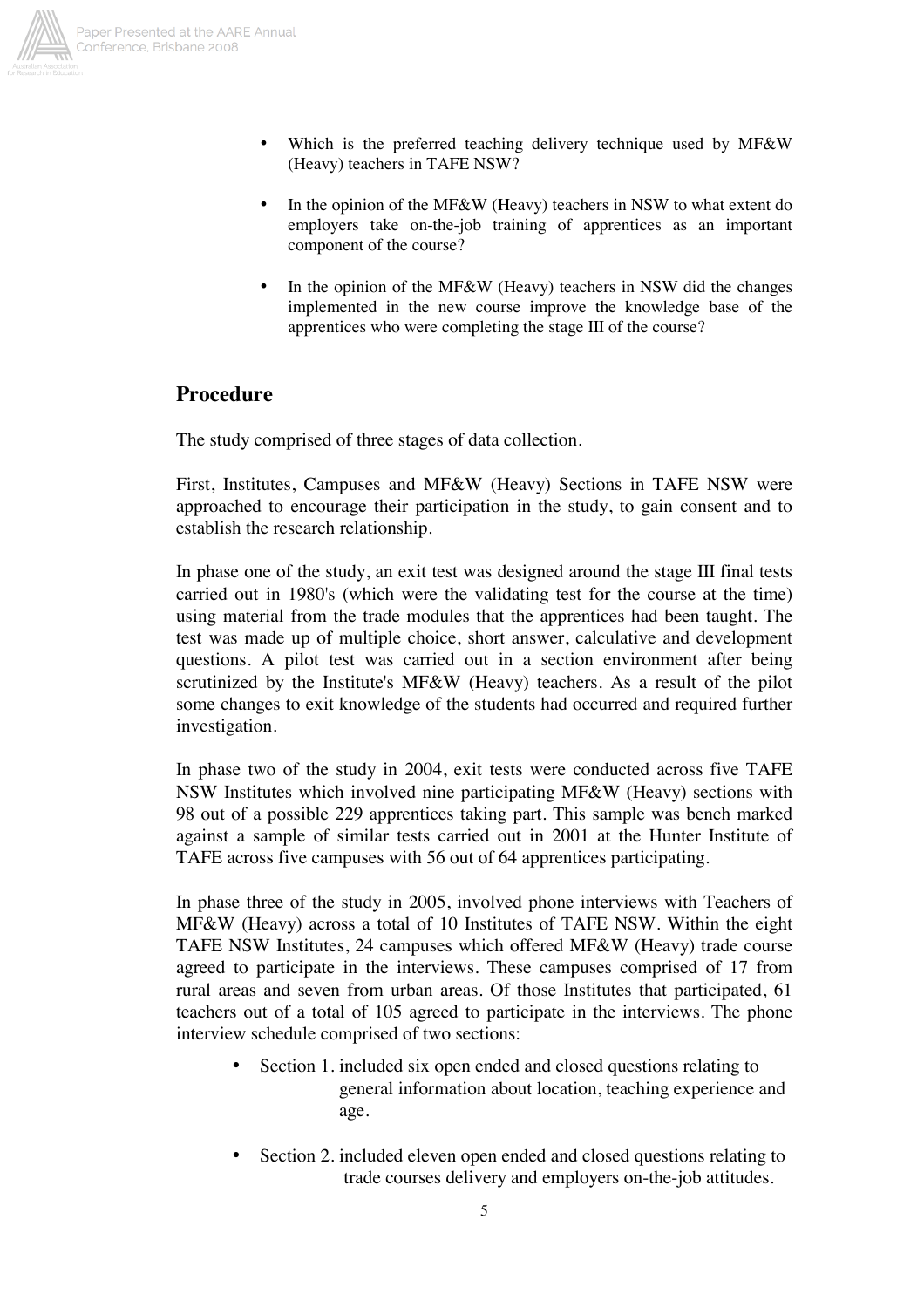

# **Results**

From the information gathered from the exit tests and phone interviews the following findings are presented. First the result on the exit tests are detailed by the sections of the tests and then by the location of the TAFE campuses.

# **Exit Test Results**

Of the total scores on the exit tests gathered in 2001 there was a statistically significant difference, in Parts A and C of the test with the mean scores being higher. There were no statistically significant differences in Parts B and D of the exit test between 2001 and 2004. In the case of Part B which was the short answer section, the performances were uniformly higher representing about 90% of marks for this section. In the case of Part D, the developmental section, the performance was lower representing about 40% of marks available.

The results in Table 1 show the Hunter Institute was similar to those throughout NSW. Students in 2001 managed a pass mark of 70% but in 2004 this mean mark fell by about 5 marks in, indicating a decline in performances over that period of time.

| <b>Test</b>  | Year | <b>Mean</b> | <b>Standard</b>  | Т     | P                  |  |  |  |  |
|--------------|------|-------------|------------------|-------|--------------------|--|--|--|--|
| Part         |      |             | <b>Deviation</b> |       | Less than 0.05     |  |  |  |  |
|              |      |             |                  |       |                    |  |  |  |  |
| A            | 2001 | 40.7        | 7.23             | 3.820 | Significant        |  |  |  |  |
|              | 2004 | 36.0        | 5.36             |       |                    |  |  |  |  |
|              |      |             |                  |       |                    |  |  |  |  |
| В            | 2001 | 16.6        | 2.37             | 0.822 | <b>Not</b>         |  |  |  |  |
|              | 2004 | 16.3        | 1.46             |       | <b>Significant</b> |  |  |  |  |
|              |      |             |                  |       |                    |  |  |  |  |
| C            | 2001 | 8.5         | 2.72             | 2.945 | Significant        |  |  |  |  |
|              | 2004 | 7.0         | 2.64             |       |                    |  |  |  |  |
|              |      |             |                  |       |                    |  |  |  |  |
| D            | 2001 | 4.0         | 3.13             | 1.348 | <b>Not</b>         |  |  |  |  |
|              | 2004 | 4.9         | 3.41             |       | <b>Significant</b> |  |  |  |  |
|              |      |             |                  |       |                    |  |  |  |  |
| <b>Total</b> | 2001 | 70.0        | 10.08            | 3.187 | Significant        |  |  |  |  |
|              | 2004 | 64.5        | 9.17             |       |                    |  |  |  |  |

### **Table 1. A Comparison of the Exit Test Results in the Hunter Institute. 2001 with2004**

In Parts A, B and the total test score at the Hunter Institute was significantly different in 2001 when compared to 2004, and in each case the mean scores were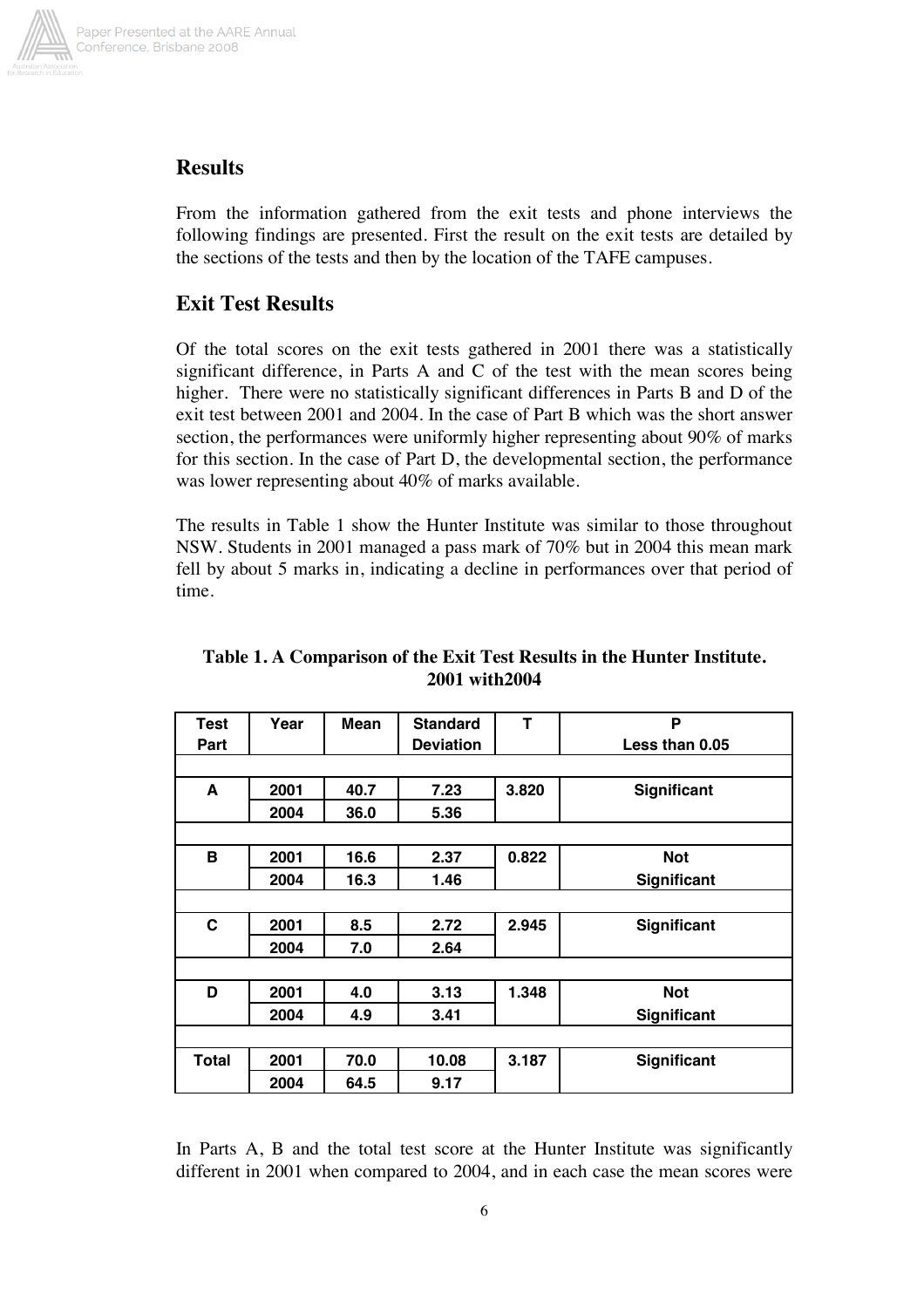

higher in 2001. Overall, there was a decline in exit knowledge when compared to 2001 results because the results in 2004 were lower than 2001. In the case of Part B, the short answer section, the performance was uniformly high representing about 90% of marks for this section. In the case of Part D which was the developmental section, the performance was low compared to the rest of the results from the other sections.

In a comparison of the results for the Hunter Institute's with other Institutes in TAFE NSW results the apprentices in 2001 have obtained a pass mark of 70% whereas it fell below this mean mark by about five marks in 2004 indicating a relative decline over that period of time.

There were no significant differences in 2004 between the Hunter Institute's results and those of other Institutes of NSW, reflecting a common standard across the Metal Fabrication and Welding Trade training system in that period.

As shown in Table 2, there were no significant differences in 2004 results between the Hunter Institute and other institutes of NSW. This reflects the common standard across the Metal Fabrication and Welding Trade training system.

| <b>Test</b>  | <b>Institute</b> | <b>Mean</b> | <b>Standard</b>  | T     | ${\bf P}$          |
|--------------|------------------|-------------|------------------|-------|--------------------|
| Part         |                  |             | <b>Deviation</b> |       | Less than 0.05     |
|              |                  |             |                  |       |                    |
| $\mathbf{A}$ | <b>Other</b>     | 37.2        | 6.64             | 0.462 | <b>Not</b>         |
|              | <b>Hunter</b>    | 37.8        | 8.11             |       | <b>Significant</b> |
|              |                  |             |                  |       |                    |
| B            | <b>Other</b>     | 15.9        | 1.79             | 0.110 | <b>Not</b>         |
|              | <b>Hunter</b>    | 16.0        | 3.23             |       | <b>Significant</b> |
|              |                  |             |                  |       |                    |
| $\mathbf C$  | <b>Other</b>     | 7.3         | 3.18             | 0.312 | <b>Not</b>         |
|              | <b>Hunter</b>    | 7.1         | 3.24             |       | <b>Significant</b> |
|              |                  |             |                  |       |                    |
| D            | <b>Other</b>     | 4.6         | 3.30             | 0.414 | <b>Not</b>         |
|              | <b>Hunter</b>    | 4.4         | 3.24             |       | <b>Significant</b> |
|              |                  |             |                  |       |                    |
| <b>Total</b> | <b>Other</b>     | 65.0        | 11.23            | 0.162 | <b>Not</b>         |
|              | <b>Hunter</b>    | 65.3        | 13.47            |       | <b>Significant</b> |

**Table 2. A Comparison of Exit Test Results between the Hunter Institute and other Institutes in TAFE NSW 2004** 

#### **Urban and Rural Exit Test Results**

There was no significant difference in Parts A, B, C and D of the **urban campuses** results completing the exit test between 2001 and 2004. In the case of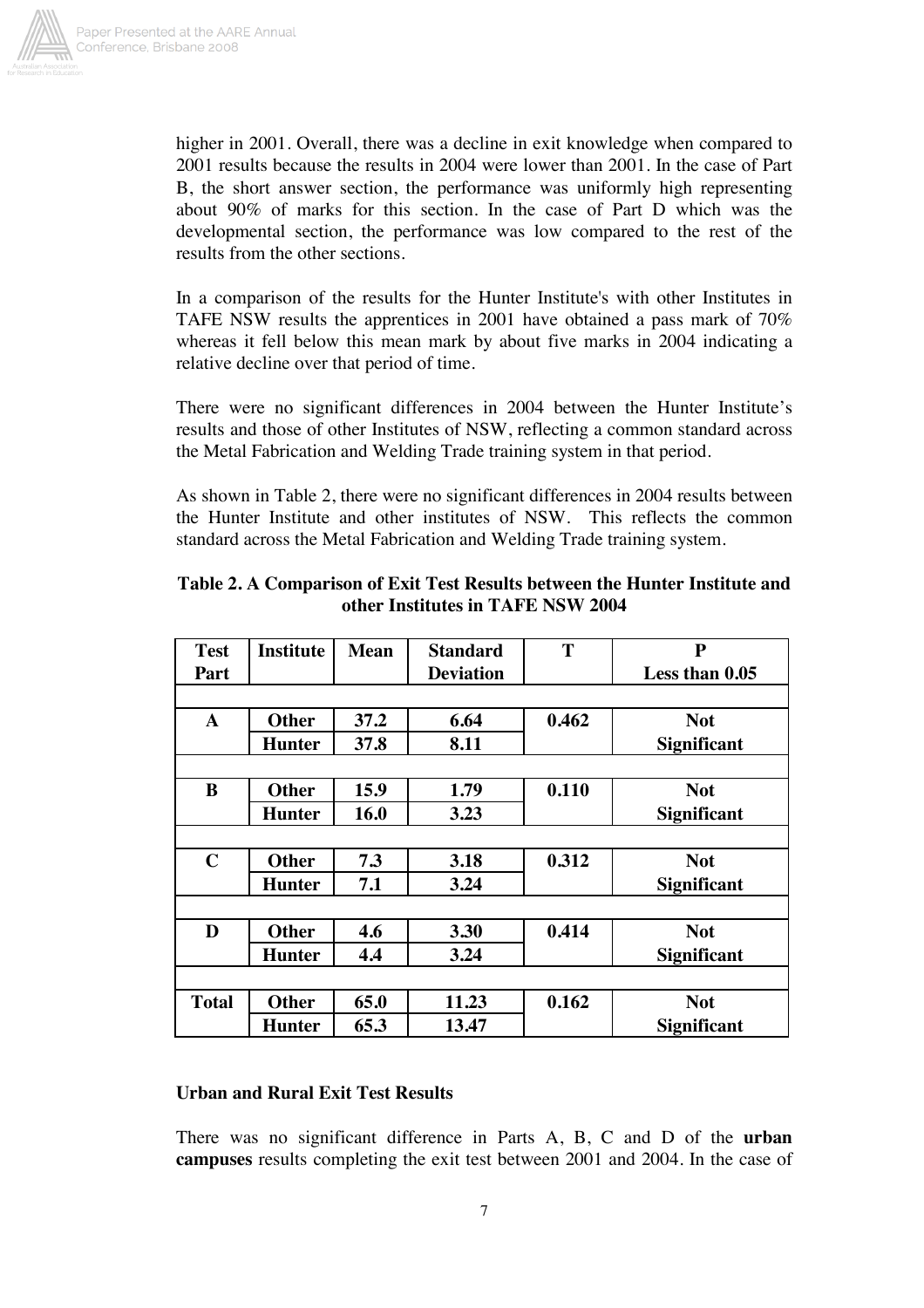

Part A, B, and C of the urban mean marks the performance was higher in 2001 than 2004 with Part D 2001 being lower than 2004 marks. (refer Table 3)

In the **rural** results, Part A of the **rural** apprentices was significantly different between 2001 and 2004, with the mean score being higher in 2001. For this section, made up of multiple choice items, the performance was uniformly high representing about 70% of marks in 2001 compared to 2004 as shown in Table 4. There was no significant difference for Parts B, C and D for the rural mean scores of the exit test between 2001 and 2004.

In Part A, there was a significant difference between the rural apprentices in 2001 and 2004, and in this case the mean score was higher in 2001. There was no significant difference for Parts B, C and D of the rural mean scores of the exit test in 2001 and 2004.

In the case of Part A, the multiple choice section, the performance was uniformly high, representing about 70% of marks for this section in 2001 compared to 2004.

| $N2001 = 56$ | N2004=104       |      |             |                  |       |                    |
|--------------|-----------------|------|-------------|------------------|-------|--------------------|
|              |                 |      |             | <b>Standard</b>  |       | ${\bf P}$          |
| Part         | <b>Location</b> | Year | <b>Mean</b> | <b>Deviation</b> | T     | Less than 0.05     |
|              |                 |      |             |                  |       |                    |
|              | <b>Urban</b>    | 2001 | 38.4        | 5.28             | 1.888 | <b>Not</b>         |
|              |                 | 2004 | 35.1        | 6.51             |       | Significant        |
| $\mathbf{A}$ |                 |      |             |                  |       |                    |
|              | <b>Rural</b>    | 2001 | 42.0        | 7.84             | 3.497 | <b>Significant</b> |
|              |                 | 2004 | 37.2        | 5.71             |       |                    |
|              |                 |      |             |                  |       |                    |
|              | <b>Urban</b>    | 2001 | 16.6        | 1.34             | 1.948 | <b>Not</b>         |
|              |                 | 2004 | 15.9        | 1.18             |       | Significant        |
| $\bf{B}$     |                 |      |             |                  |       |                    |
|              | <b>Rural</b>    | 2001 | 16.6        | 2.77             | 0.785 | <b>Not</b>         |
|              |                 | 2004 | 16.2        | 1.79             |       | Significant        |
|              |                 |      |             |                  |       |                    |
|              | <b>Urban</b>    | 2001 | 8.6         | 2.83             | 2.080 | <b>Not</b>         |
|              |                 | 2004 | 6.8         | 3.36             |       | Significant        |
| $\mathbf C$  |                 |      |             |                  |       |                    |
|              | <b>Rural</b>    | 2001 | 8.4         | 2.70             | 2.077 | <b>Not</b>         |
|              |                 | 2004 | 7.2         | 2.70             |       | Significant        |

### **Table 3 A Comparison of Urban to Rural Exit Test Results in 2001 with 2004**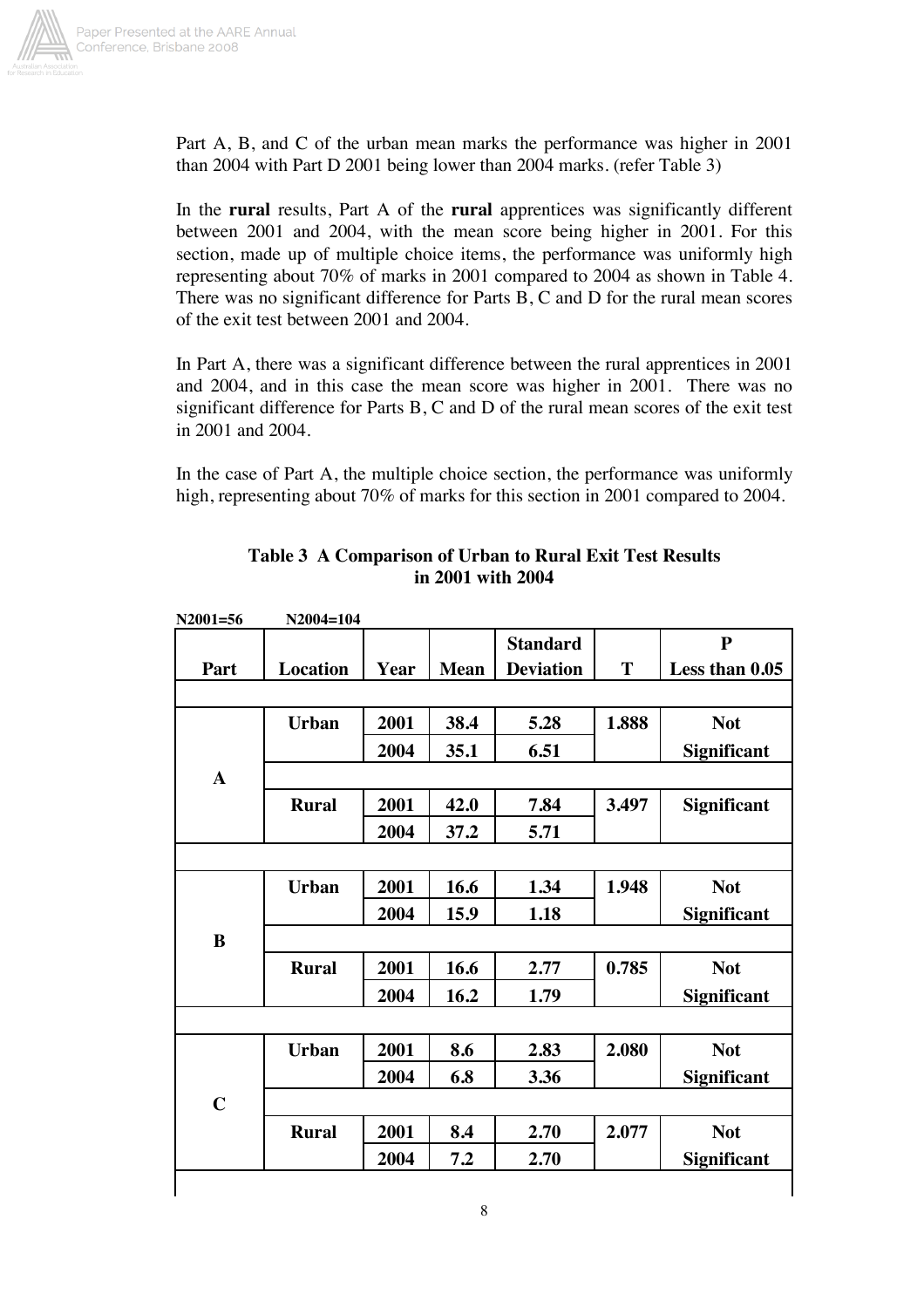

|   | <b>Urban</b> | 2001 | 4.1 | 3.24 | 0.260 | <b>Not</b>  |
|---|--------------|------|-----|------|-------|-------------|
|   |              | 2004 | 4.3 | 3.54 |       | Significant |
| D |              |      |     |      |       |             |
|   | <b>Rural</b> | 2001 | 4.0 | 3.12 | 1.423 | <b>Not</b>  |
|   |              | 2004 | 4.9 | 3.26 |       | Significant |

## **Phone Interviews**

Of the 61 MF&W (Heavy) Teachers who responded at the interviews, 60 were males while there was only one female. Of these male teachers 57 were employed on a full time basis while the other three were employed on part time basis and 83.6% had more than 15 years of trade teaching experience, 31% had more than 15 years experience of teaching stage III apprentices. Forty four percent of respondents held a Metal Fabrication and Welding (Heavy) Trade Certificate, Category Four Workplace Assessing Certificate and a Diploma of Teaching qualification.

Of the MF&W (Heavy) Teachers interviewed, 59% suggested that the course did not meet industry needs. The teachers expressed the opinion that the welding component was reasonable in its outcomes but felt that the fabrication part of the course lacked substance in the drawing interpretation, calculations and the computer aided drawing components of the course. As shown in tables 1,2,3&4 section C & D results.

These teachers preferred the previous method of teaching of lock-step delivery over competency based training method, citing that the old method was a better delivery learning mode for apprentices than the CBT method and that no improvement in the learning outcomes of apprentices was apparent. The majority of teachers commented that the lock-step method enabled the apprentices to understand better because of the under pinning knowledge aspect of the method. However 41% of teachers were happy with the new changes with CBT.

From the results of the interviews it would appear that the on-the-job assessment of the apprentice's training was in large part ineffective due to the attitudes of the employers reluctant to participate in the system. The teachers interviewed commented that they felt this was due to the fact that employers saw their role as providing employment while the TAFE's role is provision of training. This has resulted in a 'tick and flick' (where the competency is passed in the workplace without obtaining the competency required) attitude of doing the assessments.

A large majority of teachers interviewed indicated that the changes that occurred to the course had not resulted in any improvement in the knowledge base of apprentices and furthermore they explained that in their opinions the changes had a deskilling effect on the trade.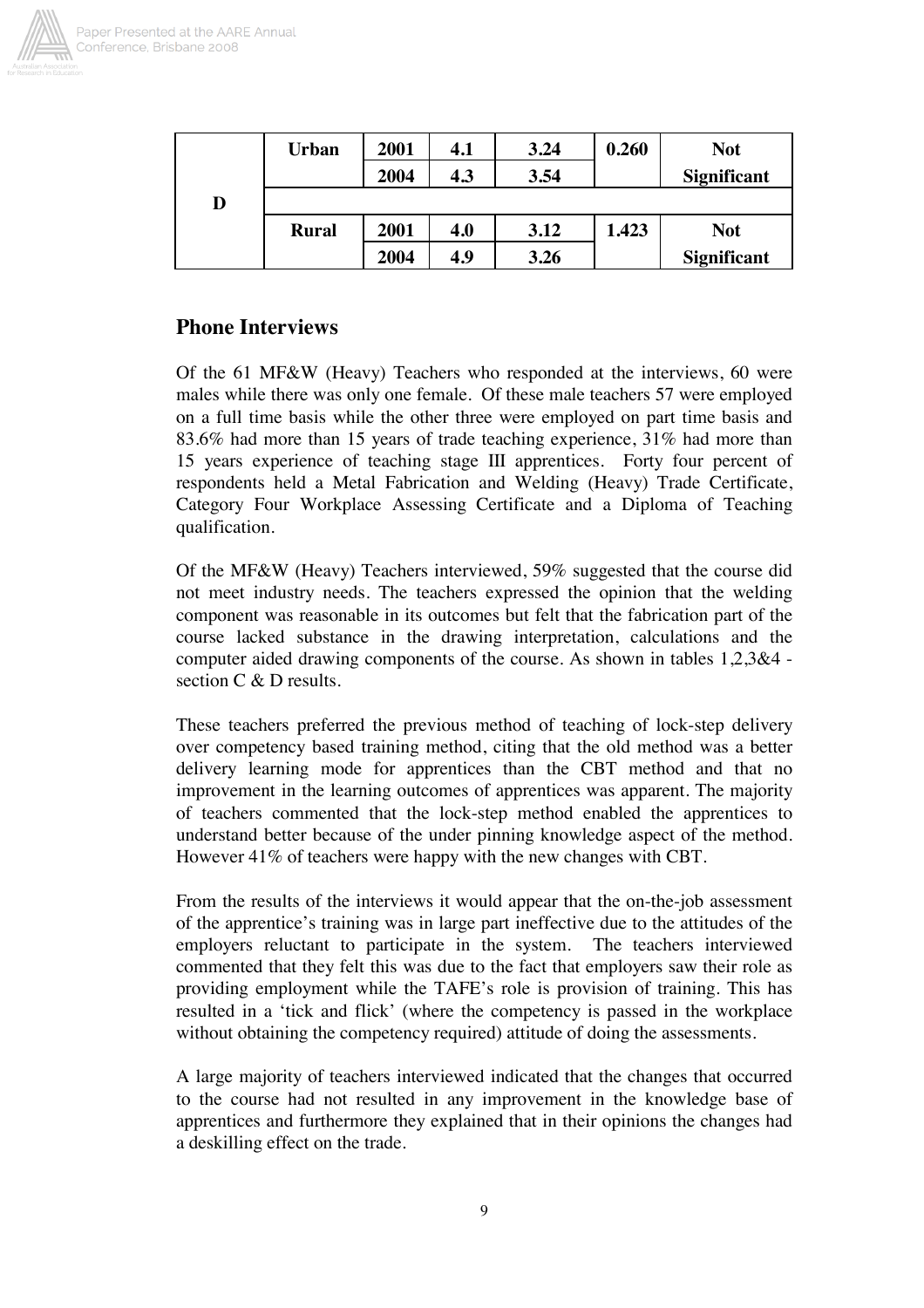

### **Summary and conclusions**

When comparing the data collected from the stage III Metal Fabrication and Welding (Heavy) apprentices who completed the exit tests in 2001 to those who completed the exit tests in 2004 at TAFE NSW which was brought about by the changes to on-the-job training of the course structure, there was a decline in exit knowledge in the mean scores of the apprentices. In the Hunter Institute the same pattern occurred, when comparing 2001 to 2004 results, which was lower in exit knowledge score.

There were no significant differences between the different NSW Institute's results in 2004 which indicate that the level of material taught and learned on-the-job and off-the-job did not differ across the state.

At the interviews with the MF&W (Heavy) Teachers a majority indicated that the course did not meet industry needs except in the case of the welding component. They also felt that the fabrication part of the course lacked substance in the drawing interpretation, trade calculations and the computer aided drawing components of the course.

The teachers interviewed preferred the old method of teaching that of lock-step delivery over competency based training method and vast marjority indicated that the CBT method had not improved the learning outcomes of apprentices since the changes that occurred in 1991.

The findings indicate that on-the-job assessment of the apprentice's training was in large measure ineffective due to the attitudes of the employers who were reluctant to participate in the system.

Based on the above findings, the study makes the following recommendations:

- There should be better communication and involvement between the employers and the organisation implementing the changes to the courses at all levels.
- More structured drawing interpretation material should be included in the trade course incorporating computer aided drafting techniques with the changes.
- Calculations relating to the trade be integrated through out the training package to enhance the competencies in the existing trade calculations.
- Due to the lack of underpinning knowledge when entering this area of the trade, the engineering drawing subject should be made compulsory for year 9 and 10 high school students before entering the trade course.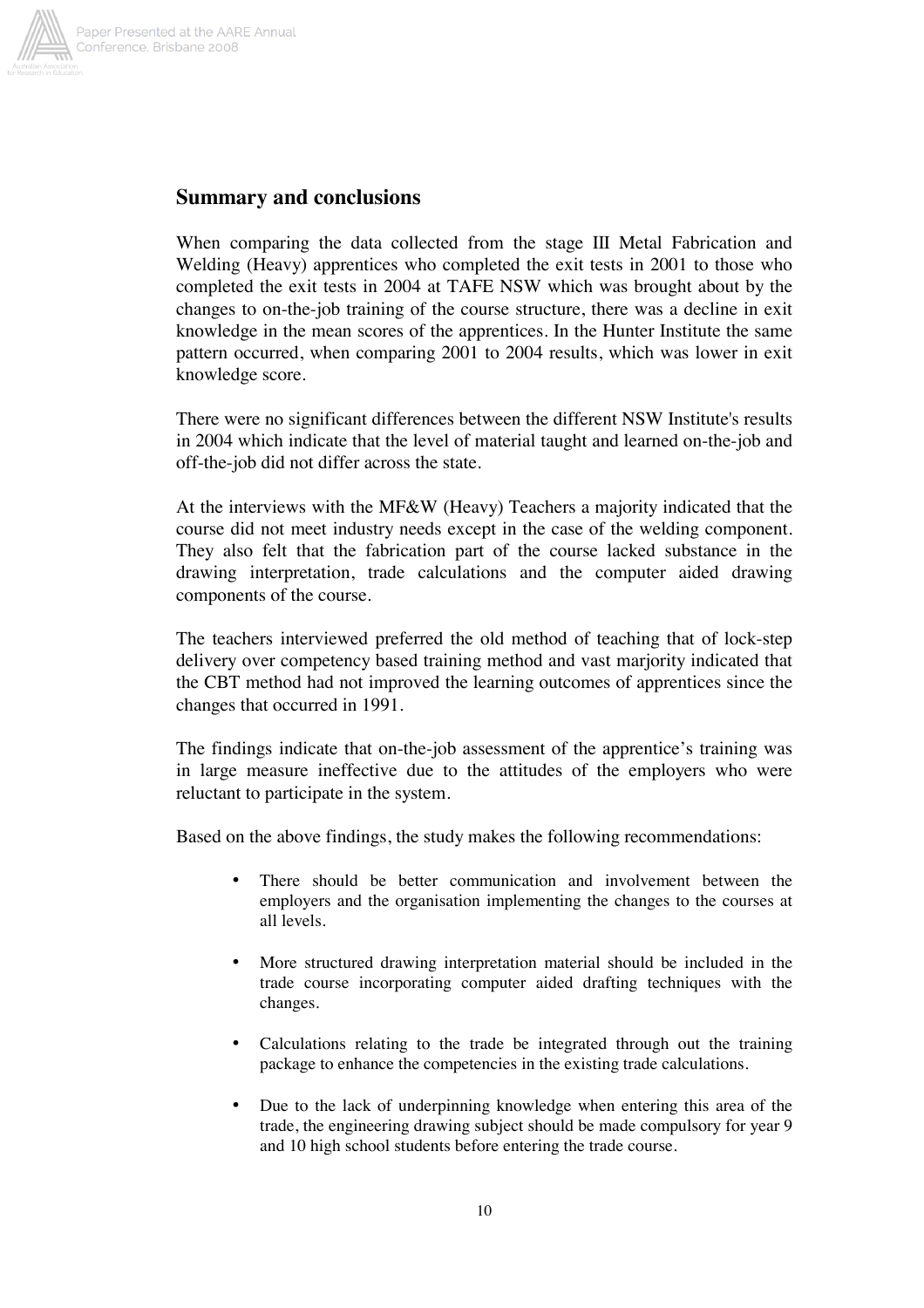

- - The methods used in delivering the educational subject matter in the vocational education and training area should be reviewed.
	- With the introduction of a new training package to the MF&W (Heavy) trade course in 2007, further research should be undertaken to evaluate the impact of the changes to the trade course. (Lidbury, 2007)

The Metal Fabrication and Welding (Heavy) training has come a long way since Federation in 1901,with minor but important changes occurring up to the 1990's. With the global market becoming a major factor in the manufacturing industry in Australia rapid changes had to be affected in Australia to keep pace with the market (Campbell, 2003). The continuing evaluation of changes and impacts on the trade and on industry and its training needs for the future should be a priority to determine the extent to which changing needs are met by training.

The introduction of changes in vocational education area of NSW in 2008 with the  $21<sup>st</sup>$  Century project it has parallels with the Scott Report of 1990. Even though 18 years have passed, current thinking appears to be the same. What should have been said in 1990 "if it is not broken, there is a need to fix it".